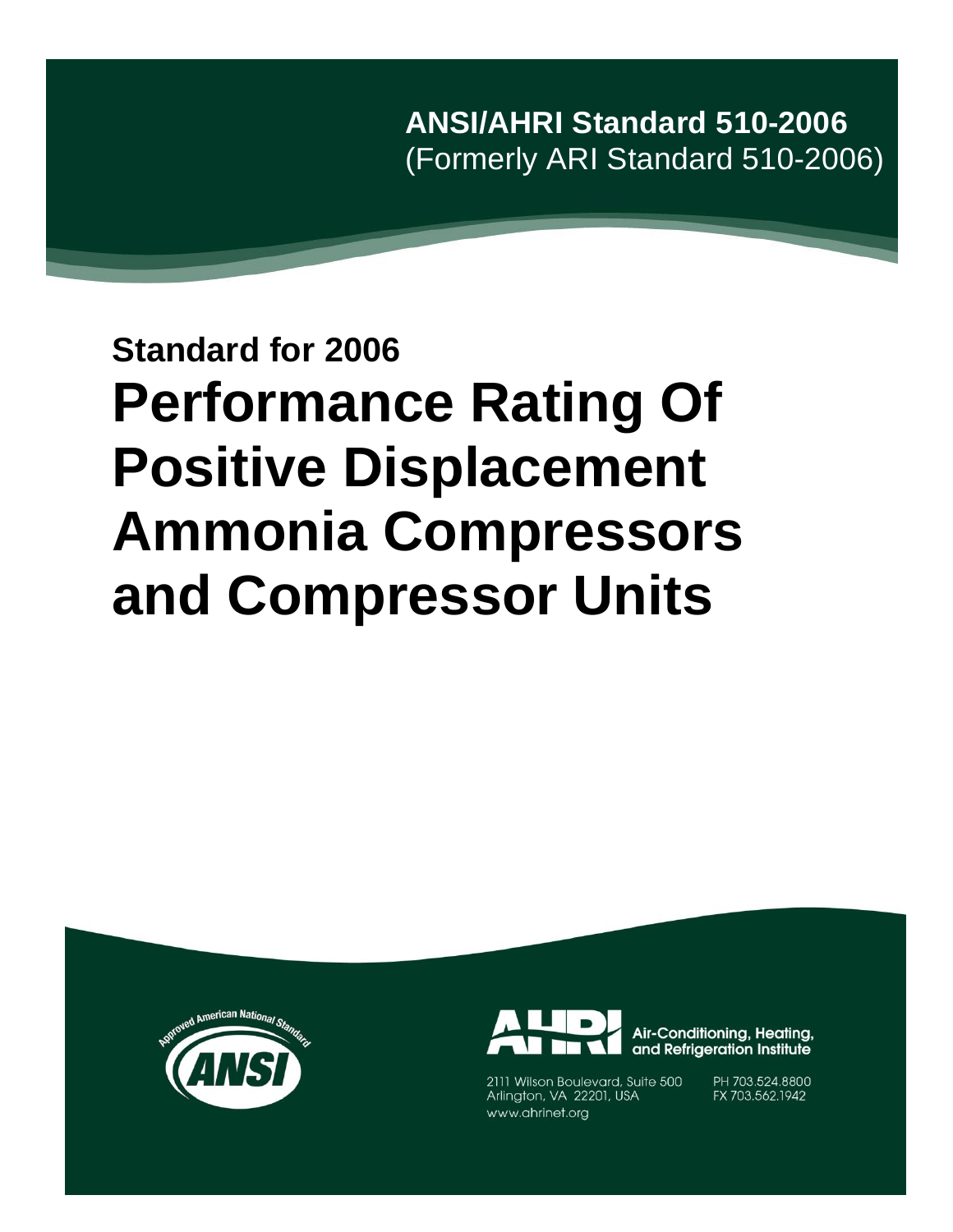## **IMPORTANT**

## *SAFETY DISCLAIMER*

AHRI does not set safety standards and does not certify or guarantee the safety of any products, components or systems designed, tested, rated, installed or operated in accordance with this standard/guideline. It is strongly recommended that products be designed, constructed, assembled, installed and operated in accordance with nationally recognized safety standards and code requirements appropriate for products covered by this standard/guideline.

AHRI uses its best efforts to develop standards/guidelines employing state-of-the-art and accepted industry practices. AHRI does not certify or guarantee that any tests conducted under its standards/guidelines will be non-hazardous or free from risk.

Note:

This standard supersedes ARI Standard 510-93. Approved by ANSI May 20, 2009. ANS expired May 20, 2019.

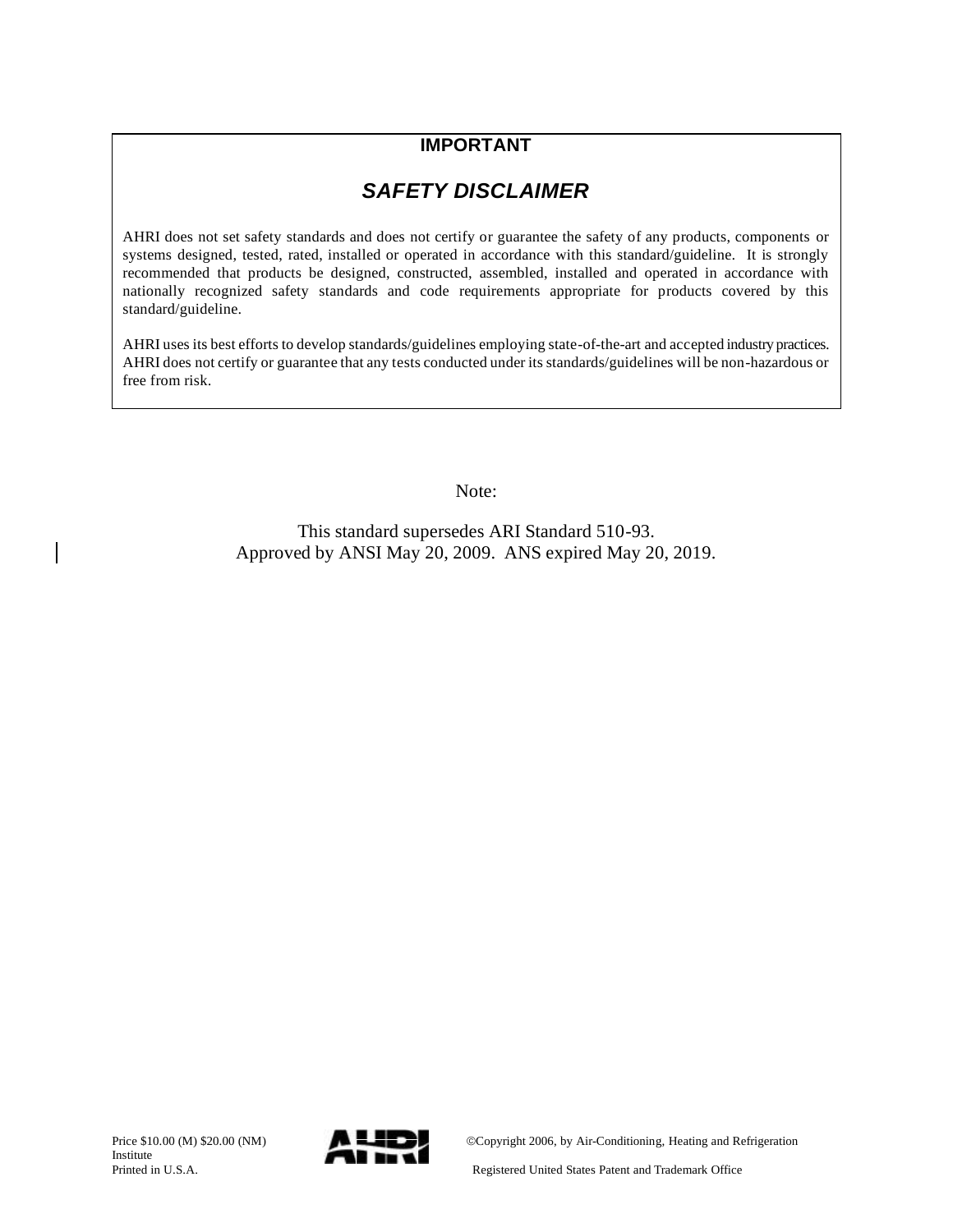## **TABLE OF CONTENTS**

| <b>SECTION</b> | <b>PAGE</b> |  |
|----------------|-------------|--|
|                |             |  |
|                |             |  |
|                |             |  |
|                |             |  |
|                |             |  |
|                |             |  |
|                |             |  |
|                |             |  |

## **TABLES**

| Table 1. | ARI Standard Rating Conditions for Ammonia Compressors and Compressor |
|----------|-----------------------------------------------------------------------|
|          | Units (Based on 90.0°F [32.2°C] Ambient Temperature and No Liquid     |
|          |                                                                       |

### **APPENDICES**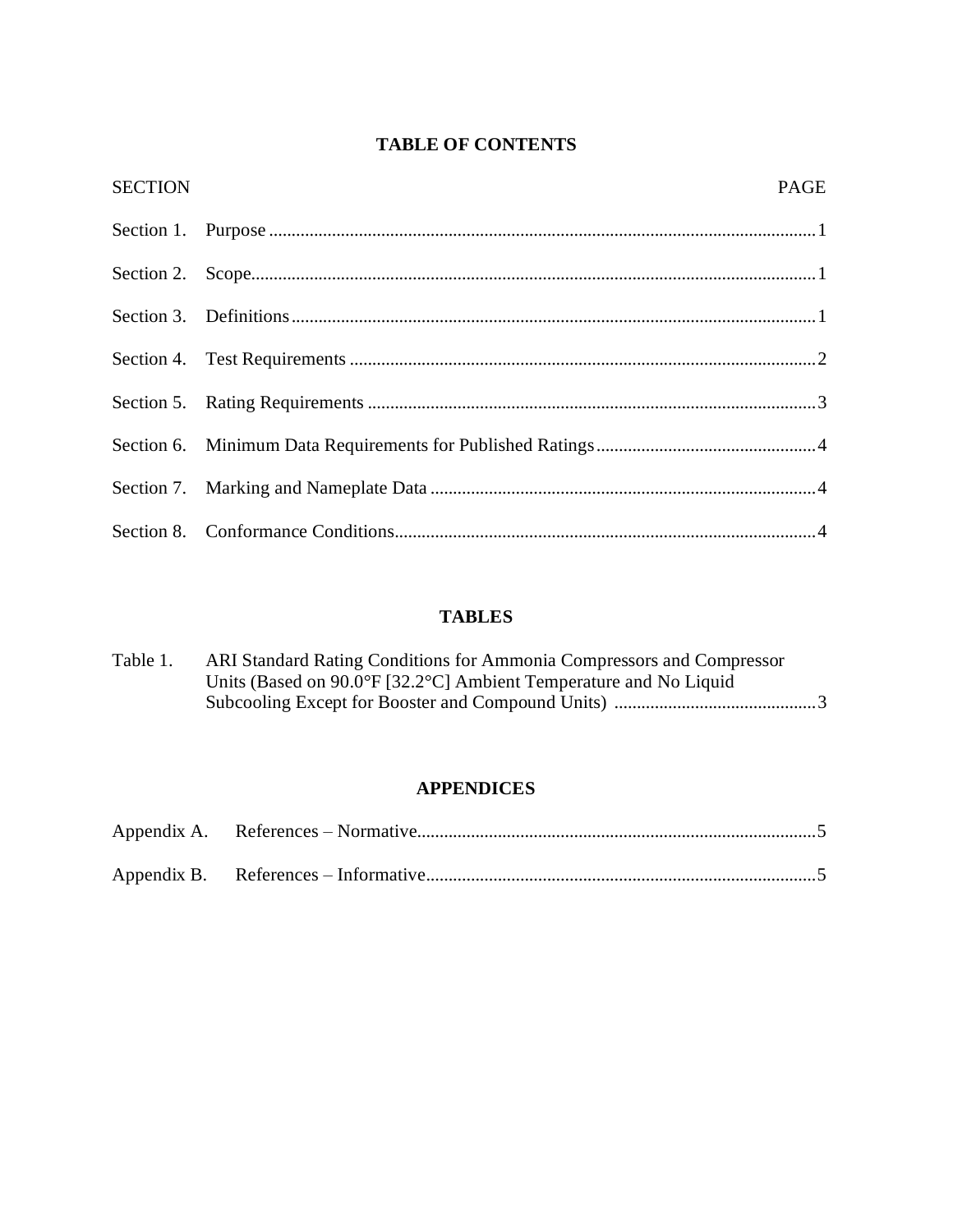## **STANDARD 510-2006 PERFORMANCE RATING OF POSITIVE DISPLACEMENT AMMONIA COMPRESSORS AND COMPRESSOR UNITS**

#### **Section 1. Purpose**

**1.1** *Purpose.* The purpose of this standard is to establish for Positive Displacement Ammonia Compressors and Compressor Units: definitions; test requirements; rating requirements; minimum data requirements for Published Ratings; marking and nameplate data and conformance conditions.

**1.1.1** *Intent.* This standard is intended for the guidance of the industry, including manufacturers, engineers, installers, contractors and users.

**1.2** *Review and Amendment.* This standard is subject to review and amendment as technology advances.

#### **Section 2. Scope**

**2.1** *Scope.* This standard applies to Positive Displacement Ammonia Compressors (Ammonia Compressors) and Compressor Units (Ammonia Compressor Units) for use in commercial and industrial refrigeration applications.

**2.1.1** *Refrigerant.* This standard applies to compressors and compressor units using ammonia (R717), as defined in ANSI/ASHRAE Standard 34 with Addenda.

#### **Section 3. Definitions**

All terms in this document shall follow the standard industry definitions in the current edition of ASHRAE *Terminology of Heating, Ventilation, Air-Conditioning, and Refrigeration* unless otherwise defined in this section.

**3.1** *Efficiency.* The Efficiency of an Ammonia Compressor shall be expressed in one of two ways:

**3.1.1** Brake horsepower per ton of refrigeration (BHP/TR). A ratio of the shaft horsepower consumption to the Refrigerating Capacity, expressed in BHP/TR

 $BHP / \text{ton} = \frac{BHP \text{ input}}{\text{tons refrigerator effect}}$ 

**3.1.2** *Coefficient of Performance (COP).* A ratio of cooling capacity in kilowatts [kW] to the brake power input value in brake kilowatts [BkW] at any given set of Rating Conditions expressed in kilowatts/brake kilowatts [kW/BkW].

$$
COP = \frac{kW \text{ refrigerator effect}}{BkW \text{ input}}
$$

**3.2** *Manufacturer.* For the purpose of this standard, the company or organization which evidences its responsibility by affixing its name or its nationally registered trademark or trade name to the Ammonia Compressor or Ammonia Compressor Unit.

**3.3** *Positive Displacement Ammonia Compressor (Ammonia Compressor).* A compressor in which an increase in ammonia vapor pressure is attained by changing the internal volume of the compression chamber. The compressor may have service valves supplied by the manufacturers.

**3.3.1** *Booster Compressor.* A compressor applied to the low stage(s) of a multi-stage refrigeration system.

1

2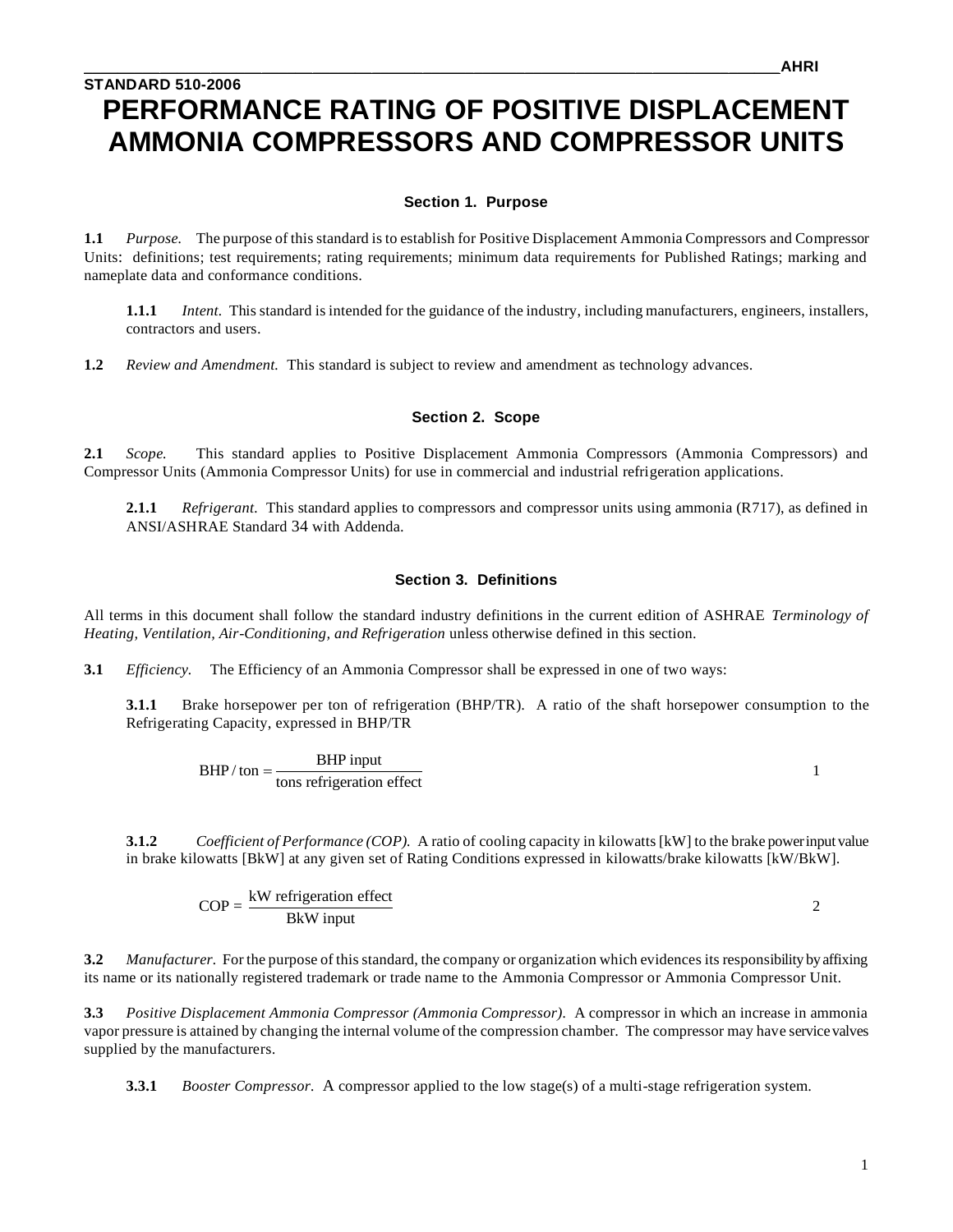#### **STANDARD 510-2006**

**3.3.2** *Internally Compounded Compressor.* A compressor in which compression is accomplished in two or more stages within the same compressor body.

**3.3.3** *Reciprocating Piston Compressor.* A compressor in which pistons are moved in cylinders by means of rods connected to a crankshaft with a fully-enclosed crankcase subjected to refrigerant pressure.

**3.3.4** *Rotary Screw Compressor.* A compressor in which mating screws or a single screw with gate rotor(s) are used for displacement purposes.

**3.3.5** *Rotary Vane Compressor.* A compressor in which an eccentrically located rotor with a vane or vanes is used for displacement purposes.

**3.4** *Positive Displacement Ammonia Compressor Unit (Ammonia Compressor Unit).* A combination of any of the above Positive Displacement Ammonia Compressors with or without prime mover(s) mounted on a structural base with accessories, such as strainers, service valves, check valves, suction filters, oil separators, etc., as supplied or specified by the Manufacturer.

**3.5** *Power Input.* The compressor shaft power, brake horsepower BHP [brake kilowatts BkW].

**3.6** *Published Rating.* A statement of the assigned values of those performance characteristics, under stated Rating Conditions, by which a unit may be chosen to fit its application. These values apply to all units of like nominal size and type (identification) produced by the same Manufacturer. The term Published Rating includes the rating of all performance characteristics shown on the unit or published in specifications, advertising or other literature controlled by the Manufacturer, at stated Rating Conditions.

**3.6.1** *Application Rating.* A rating based on tests performed at application Rating Conditions (other than Standard Rating Conditions).

**3.6.2** *Standard Rating.* A rating based on tests performed at Standard Rating Conditions.

**3.7** *Rating Conditions.* Any set of operating conditions under which a single level of performance results and which causes only that level of performance to occur.

**3.7.1** *Standard Rating Conditions.* Rating Conditions used as the basis of comparison for performance characteristics.

**3.8** *Refrigerating Capacity*. The capacity associated with the increase in total enthalpy between the liquid refrigerant entering the expansion valve and superheated return gas multiplied by the mass flow rate of the refrigerant. tons [kW]

**3.9** *"Shall"* or *"Should,"* shall be interpreted as follows:

**3.9.1** *Shall.* Where "shall" or "shall not" is used for a provision specified, that provision is mandatory if compliance with the standard is claimed.

**3.9.2** *Should.* "Should" is used to indicate provisions which are not mandatory, but which are desirable as good practice.

**3.10** *Subcooling*. The reduction in temperature of refrigerant liquid below its saturation temperature.

**3.11** *Superheat*. Additional heat in a vapor when at a temperature higher than the saturation temperature corresponding to its pressure.

#### **Section 4. Test Requirements**

**4.1** *Test requirements.* All Published Ratings shall be verified by tests conducted in accordance with ANSI/ASHRAE Standard 23.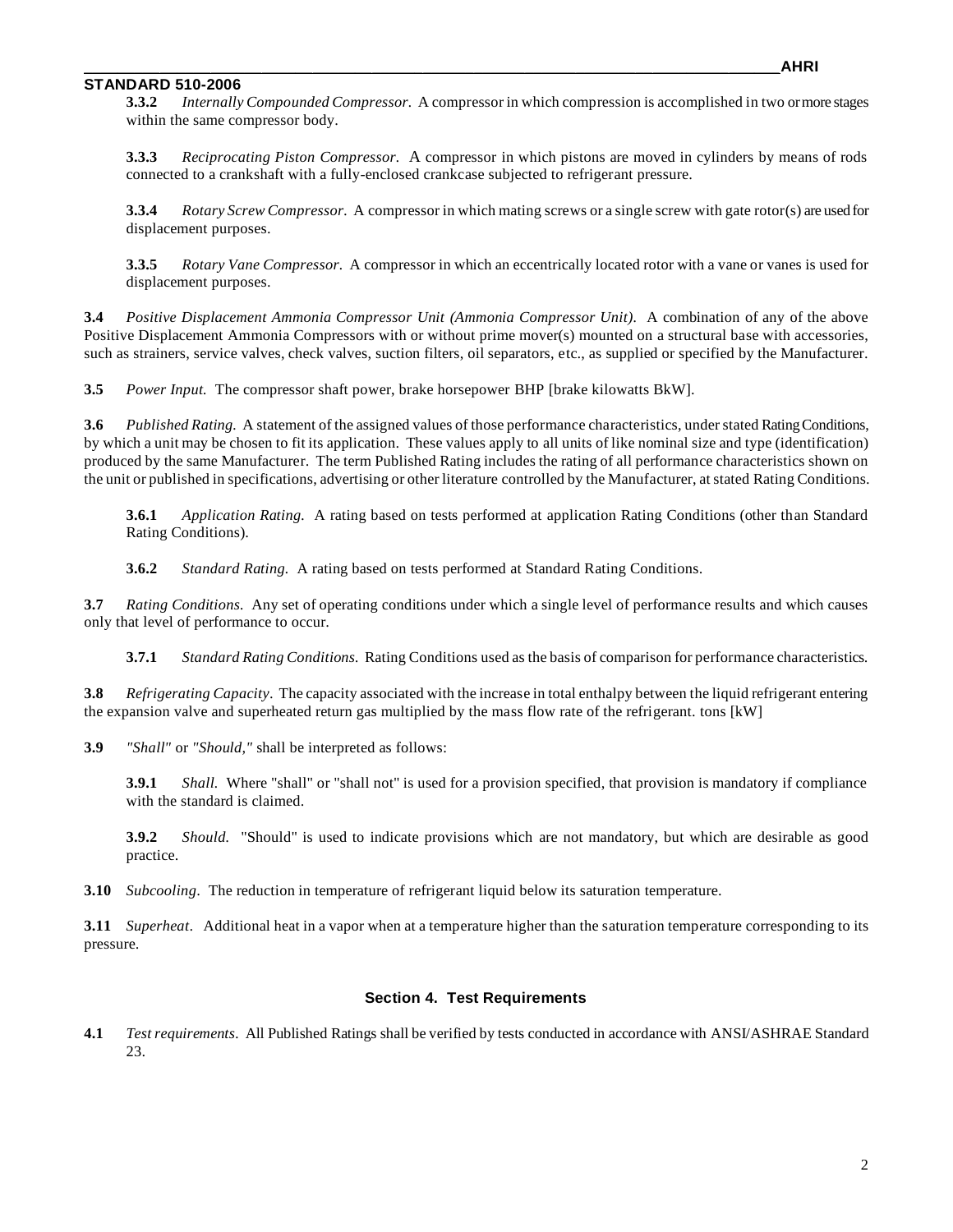#### **STANDARD 510-2006**

#### **Section 5. Rating Requirements**

**5.1** *Standard Rating of an Ammonia Compressor.* A Standard Rating of an Ammonia Compressor, with stop valves ifsupplied by the Manufacturer, consists of a Refrigerating Capacity, shaft Power Input and Efficiency, identified at its ARI Standard Rating Condition and group designation from Table 1. The actual compressor speed (rpm) [rev/s] at Rating Conditions shall be stated.

**5.2** *Application Rating of an Ammonia Compressor.* An Application Rating of an Ammonia Compressor, with stop valves if supplied by the Manufacturer, consists of a Refrigerating Capacity, shaft Power Input and Efficiency at completely stated conditions other than those presented in Table 1. The actual compressor speed (rpm) [rev/s] at Rating Conditions shall be stated.

**5.3** *Standard Rating of an Ammonia Compressor Unit.* A Standard Rating of an Ammonia Compressor Unit with all mounted accessories supplied by the Manufacturer consists of a Refrigerating Capacity, shaft Power Input and Efficiency, identified at its ARI Standard Rating Condition and group designation from Table 1. The actual compressor speed (rpm) [rev/s] at Rating Conditions shall be stated.

**5.4** *Application Rating of an Ammonia Compressor Unit.* An Application Rating of an Ammonia Compressor Unit with all mounted accessories supplied by the Manufacturer consists of a Refrigerating Capacity, shaft Power Input and Efficiency at completely stated conditions other than those presented in Table 1. The actual compressor speed (rpm) [rev/s] at Rating Conditions shall be stated.

| Table 1. ARI Standard Rating Conditions for Ammonia Compressors and Compressor Units<br>(Based on 90.0ºF [32.2ºC] Ambient Temperature and No Liquid Subcooling Except for<br><b>Booster and Compound Units)</b> |                                               |                                                      |                                             |                                                     |                                         |                                         |                                                                                                  |                                                                    |  |  |  |  |
|-----------------------------------------------------------------------------------------------------------------------------------------------------------------------------------------------------------------|-----------------------------------------------|------------------------------------------------------|---------------------------------------------|-----------------------------------------------------|-----------------------------------------|-----------------------------------------|--------------------------------------------------------------------------------------------------|--------------------------------------------------------------------|--|--|--|--|
| Group<br>Designation                                                                                                                                                                                            | Saturated<br><b>Suction</b><br>Temperature    |                                                      | Return<br>Gas<br>Temperature                |                                                     | Saturated<br>Discharge<br>Temperature   |                                         | Liquid Temperature Above Interstage<br><b>Saturation Temperature</b><br>(Temperature Difference) |                                                                    |  |  |  |  |
|                                                                                                                                                                                                                 | $\mathbf{P}$                                  | $\rm ^{o}C$                                          | $\rm ^oF$                                   | $\rm ^{o}C$                                         | $\mathbf{P}$                            | $\rm ^{o}C$                             | $\mathbf{P}$                                                                                     | $\rm ^{o}C$                                                        |  |  |  |  |
| A<br>B<br>$\mathcal{C}$<br>$\mathbf{D}^*$<br>$^{\ast\,*}E$                                                                                                                                                      | 20.0<br>5.00<br>$-10.0$<br>$-40.0$<br>$-40.0$ | $-6.70$<br>$-1.5.0$<br>$-23.3$<br>$-40.0$<br>$-40.0$ | 30.0<br>1.5.0<br>0.00<br>$-30.0$<br>$-30.0$ | $-1.11$<br>$-9.44$<br>$-17.8$<br>$-34.4$<br>$-34.4$ | 9.5.0<br>9.5.0<br>95.0<br>9.5.0<br>10.0 | 35.0<br>35.0<br>35.0<br>35.0<br>$-12.2$ | Not Applicable<br>Not Applicable<br>Not Applicable<br>10.0<br>10.0                               | Not Applicable<br>Not Applicable<br>Not Applicable<br>5.56<br>5.56 |  |  |  |  |

\*Compound Compressor Unit

\*\*Booster Compressor Unit

**5.5** *Refrigerating Capacity shall be calculated using the following:*

 $q = m \cdot c \cdot (h_1 - h_2)$ 

where:

q = Refrigerating Capacity, tons [kW]

 $\dot{m}$  = Mass flow rate, lbm/min [kg/min]

If Superheat is not applied at the compressor suction, the mass flow rate shall be determined by using the corresponding saturated suction gas density at the compressor or unit suction flange.

If Superheat is applied at the compressor suction, the mass flow rate shall be determined by using the corresponding superheated gas density at the compressor or unit suction flange.

3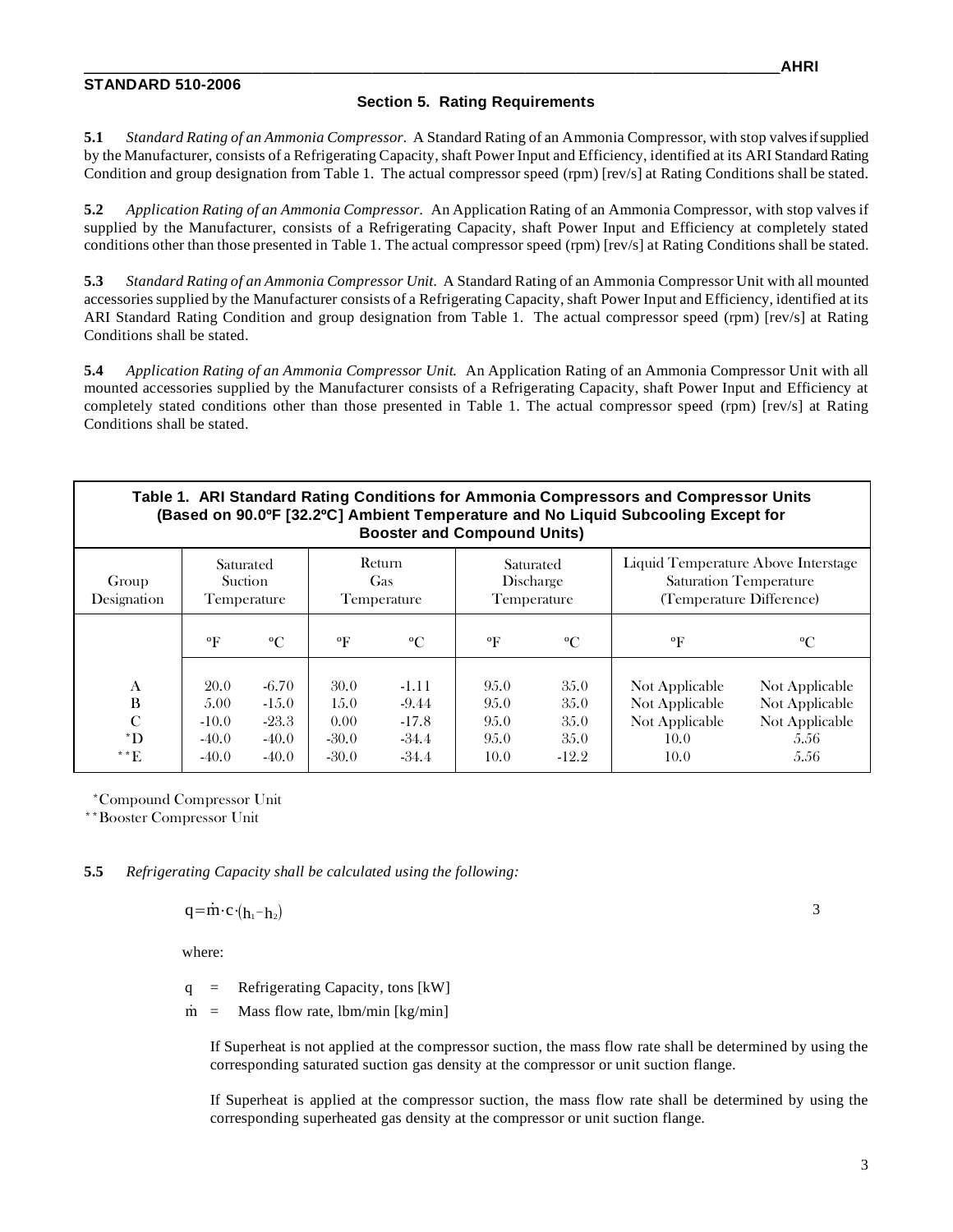- $c = 1/200$  tons/ (btu/min)  $[1/60$  kW/ (kJ/min)]
- $h_1$  = Enthalpy of ammonia vapor, btu/lbm [kJ/kg]

If Superheat is not applied,  $h_1$  is the saturated vapor enthalpy that corresponds to the Ammonia Compressor or Compressor Unit suction pressure.

If Superheat is applied,  $h_1$  is the superheated vapor enthalpy that corresponds to the Ammonia Compressor or Compressor Unit suction pressure and temperature.

 $h_2$  = Enthalpy of saturated ammonia liquid, btu/lbm [kJ/kg]

If Subcooling is not applied,  $h_2$  is the saturated liquid enthalpy that corresponds to the Ammonia Compressor or Compressor Unit discharge pressure.

If Subcooling is applied,  $h_2$  is the saturated liquid enthalpy that corresponds to the Ammonia Compressor or Compressor Unit discharge pressure at the reduced temperature.

**5.6** *Tolerances*. To comply with this standard, measured test results shall not be less than 95% of Published Ratings for Refrigerating Capacity and Efficiency, and shall be no more than 105% of the rated Power Input.

#### **Section 6. Minimum Data Requirements for Published Ratings**

**6.1** *Minimum Data Requirements for Published Ratings*. As a minimum, Published Ratings shall include all Standard Ratings. All claims to ratings within the scope of this standard shall include the statement "Rated in accordance with ARI Standard 510." All claims to ratings outside the scope of this standard shall include the statement "Outside the scope of ARI Standard 510." Wherever Application Ratings are published or printed, they shall include a statement of the conditions at which the ratings apply.

#### **Section 7. Marking and Nameplate Data**

**7.1** *Marking and Nameplate Data.* As a minimum, the nameplate shall include:

- a. Manufacturer's name and/or symbol
- b. Manufacturer's model number
- c. Manufacturer's identification number (serial number)
- d. Refrigerant
- e. Maximum design working pressure
- f. Maximum permissible speed

#### **Section 8. Conformance Conditions**

**8.1** *Conformance Conditions.* While conformance with this standard is voluntary, conformance shall not be claimed or implied for products or equipment within the standard's *Purpose* (Section 1) and *Scope* (Section 2) unless such product claims meet all of the requirements of the standard and all of the testing and rating requirements are measured and reported in complete compliance with the standard. Any product that has not met all the requirements of the standard shall not reference, state, or acknowledge the standard in any written, oral, or electronic communication.